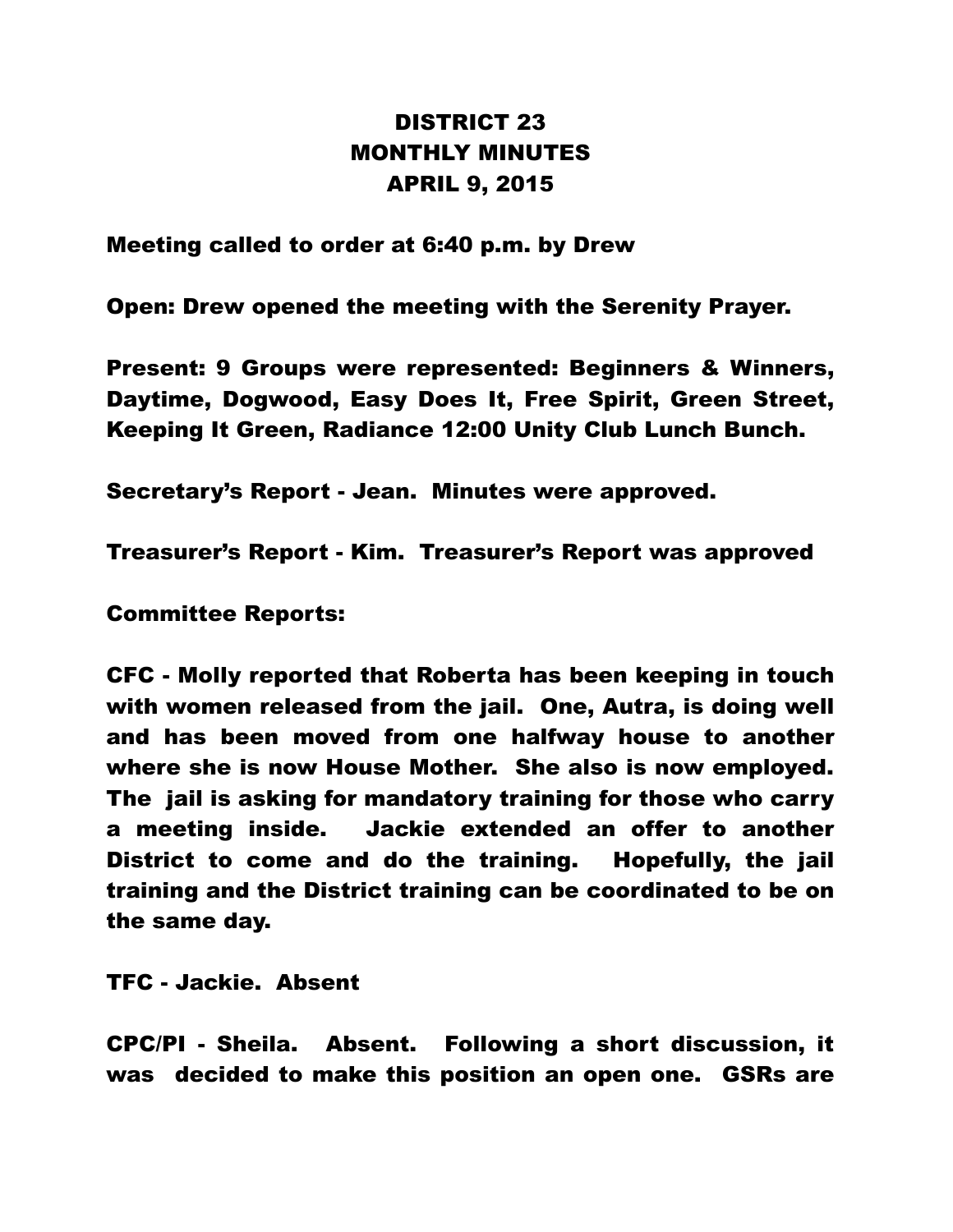encouraged to return to their groups and announce the vacancy.

Special Events - Rucker said that considering the short notice, the St. Patrick's Day Dinner Meeting was a success. Leftover food was delivered to Oxford Houses. There will be a committee meeting, Saturday, April 11, 2015, at Common Grounds to discuss plans for Cinco de Mayo and additional events in the future, including a Big Book Study later in the year.

Grapevine - Dan said that 2 subscriptions were given as prizes at the St. Patrick's Day Party. He reported that the same 2 subscriptions will be given at the Cinco de Mayo event. Kim showed the raffle box Dan designed.

Website Report. Absent.

Special Needs - Sharon. Absent

Intergroup - Lisa. Absent.

Archives - Open Position. Following a short discussion there was a motion and second to eliminate the Archivist position. We have an Archivist at the Area level who is digitalizing all the state information, and it was felt that there is no need for an archivist at the District level. The motion was approved.

LCM - Dave/Roberta - All updates have been forwarded to General Service. They ask that any changes, time, date, place, type of meeting, be reported to them.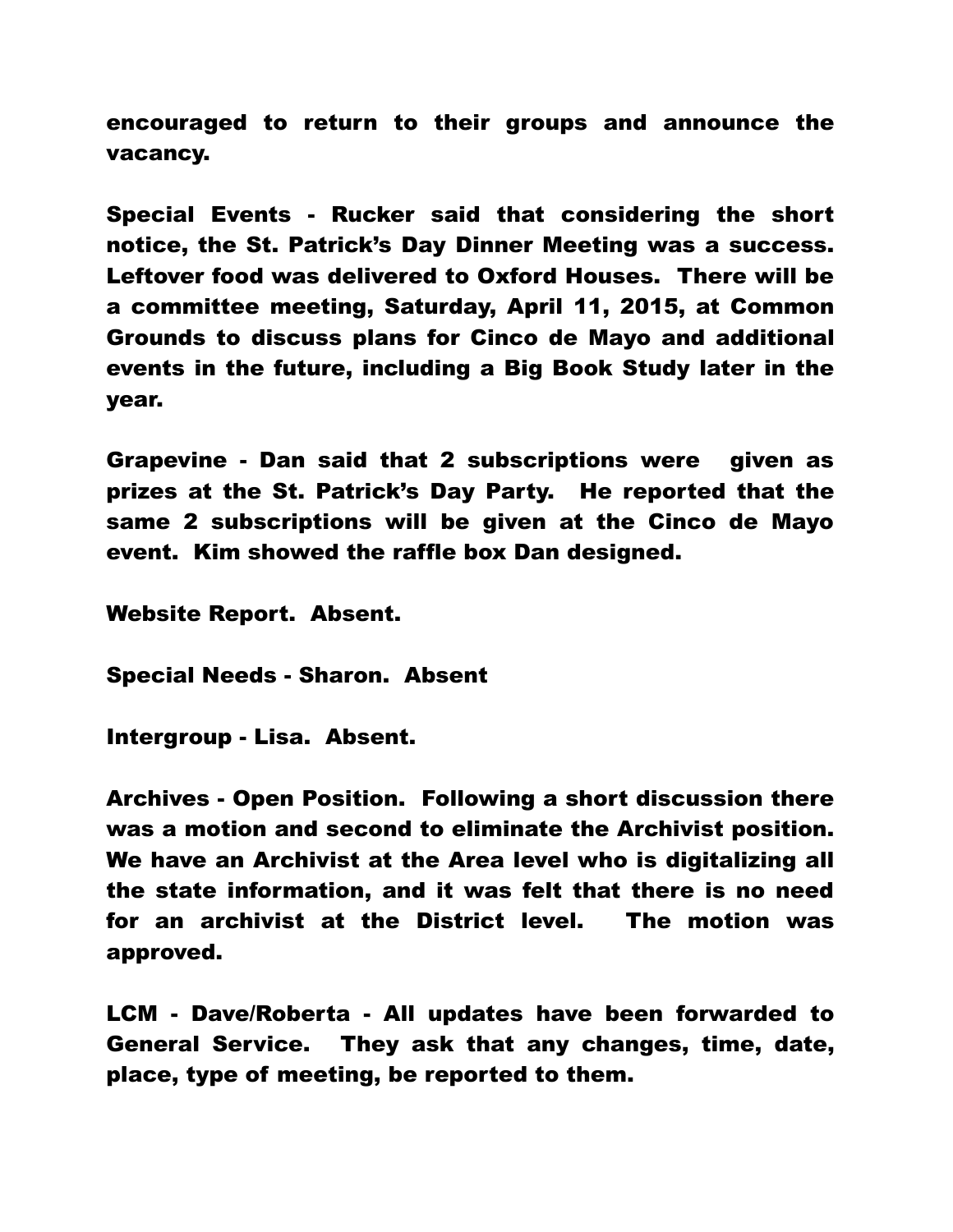## Alt. DCM - Open Position

DCM Report - Drew asked Jean to report on the Preconference in Hope Mills on March 28. Jean said that she attended the Literature group discussion. Most discussed was whether to update the pamphlet "A.A. and the Gay/Lesbian Alcoholic, to include transgender. The general opinion was that this should be taken under consideration. The other most discussed issue was whether to consider developing literature for the alcoholic with mental health issues. There were many opinions expressed, including the possibility of adding something about mental health issues to the pamphlet, "Is AA for You". The general opinion, however, was that mental health issues are an outside issue, as we are neither medical doctors or psychiatrists. However, that should not exclude alcoholics with mental health issues, we just help with alcoholic problems and leave the mental health issues elsewhere.

Area 51 Area Assembly (Drew reported that he chose the theme for the Area Assembly: Unity, Service, Recovery: 80 Years and Trudging) Workshop Topics will be: Being an Effective GSR", "Keeping AA Save-What is my Home Group's Role?"), May 13-15; International Convention: July 2-5; State Convention: July 30-August 2.

## OLD BUSINESS: Vacant Positions: Alt. DCM, CPC/PI

NEW BUSINESS: Kim asked for \$38 for Intergroup to reimburse for the paper the District uses printing out financial reports, etc. There was a motion and second to do